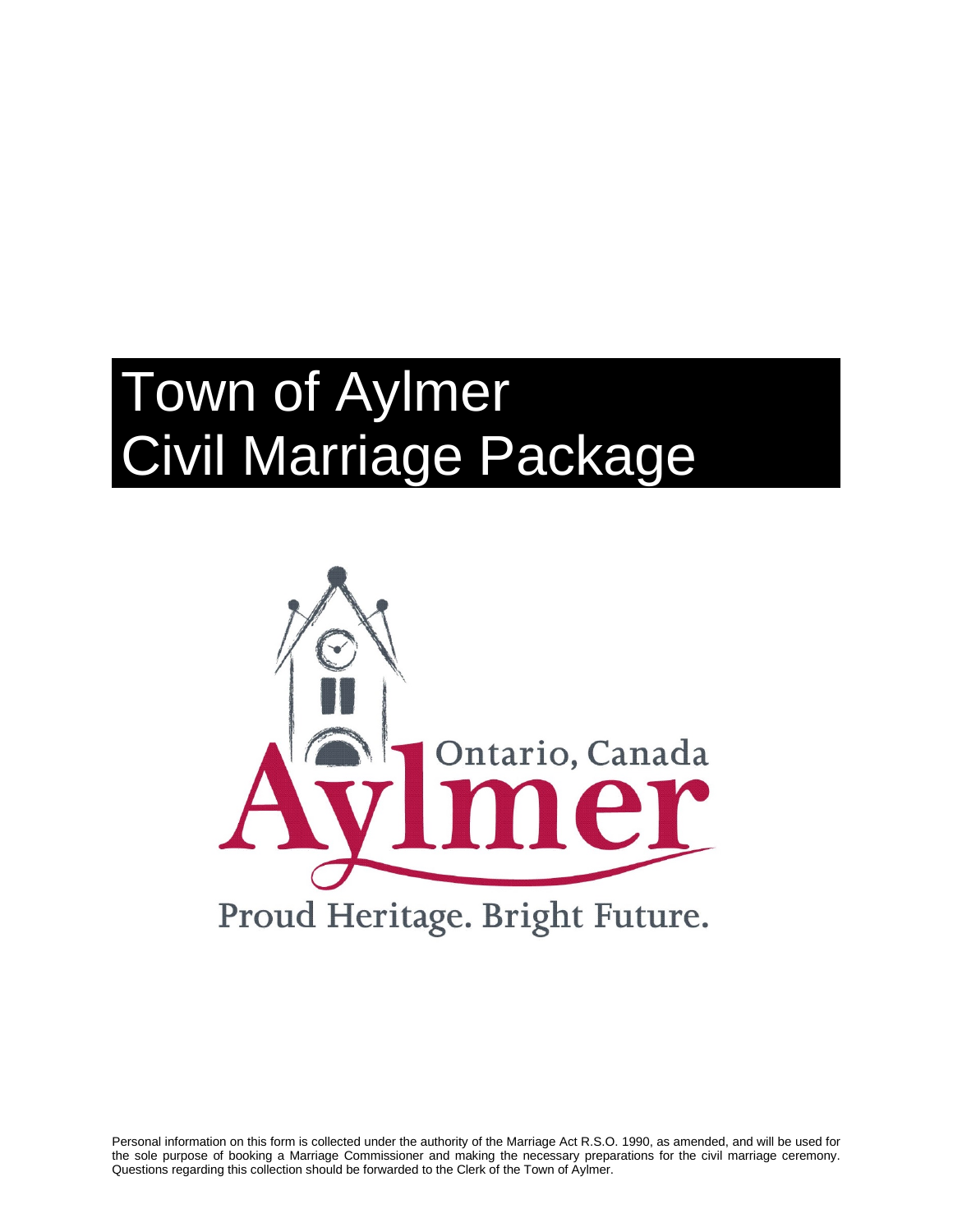### Civil Marriage Ceremony Applicant Checklist

| Review Civil Marriage Ceremony Guidelines;                                                      |
|-------------------------------------------------------------------------------------------------|
| Contact Town of Aylmer Clerk's Office to schedule a pre-ceremony meeting with the<br>Officiant; |
| Obtain a valid marriage licence in Ontario. For information, contact the Clerk's Office;        |
| Complete the Pre-Ceremony Information Questionnaire for review with the Officiant;              |
| Complete the Booking Agreement form for a Town of Aylmer marriage service;                      |
| Pay all required fees in accordance with this package;                                          |
| Choose vows for your civil marriage ceremony;                                                   |
| Determine a location for the ceremony;                                                          |
| Make arrangements for two witnesses;                                                            |
| If required, make arrangements for an interpreter for the ceremony;                             |
| Arrange for any music, videographer, photographer and permitted decorations.                    |
|                                                                                                 |

#### **Clerk's Department Contact Information**

Josh Brick

Director of Corporate /Legislative

Services/ Clerk

Jbrick@town.aylmer.on.ca

519-773-3164 ext: 4911

46 Talbot Street West

Aylmer, Ontario N5H 1J7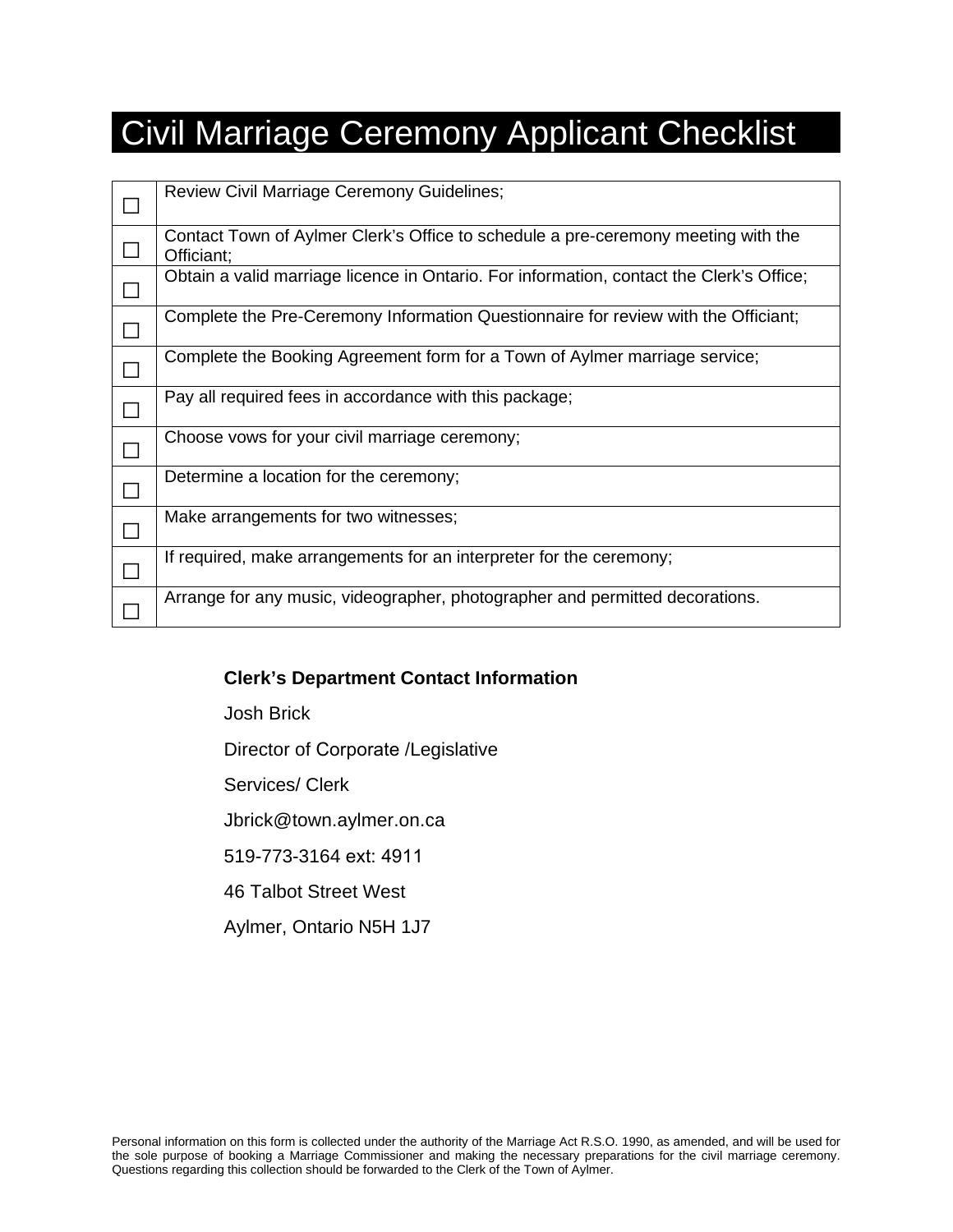### Civil Marriage Ceremony Guidelines

- 1. Civil marriage ceremonies last up to 30 (thirty) minutes, depending on the vows chosen. The service time booked would be approximately one (1) hour to allow for photo opportunities and use of an interpreter if required.
- 2. A request for a civil marriage ceremony must be received a minimum of 14 days prior to the date of the ceremony. The applicants are required to complete the Civil Marriage Booking Agreement and pay the appropriate fee at the Town office at the time of the Pre-Ceremony meeting. As well, applicants must complete a Pre-Ceremony Information Questionnaire and meet with the marriage officiant.
- 3. Two Witnesses are required during the ceremony. The Witnesses must be 18 years of age or older and speak English or have a translator present. The translator must provide photo identification in advance of the ceremony. The translator may not be related to either the Applicant or Joint Applicant. If no witnesses are available, the Town may supply them upon request. The cost is \$50 per witness if required and this is only available for ceremonies conducted in the Town of
- Aylmer Council Chambers. 4. It is the Applicants' responsibility to provide an translator if they do not speak English and/or require language assistance. The translator cannot be one of the witnesses and must not be related to the Applicant or Joint Joint Applicant. The translator must provide photo identification in advance of the ceremony and will be required to sign a form confirming that they have interpreted the wedding ceremony.
- 5. The officiant has the authority to refuse to perform a marriage ceremony if anyone in the wedding party appears to be under the influence of alcohol and/or drugs.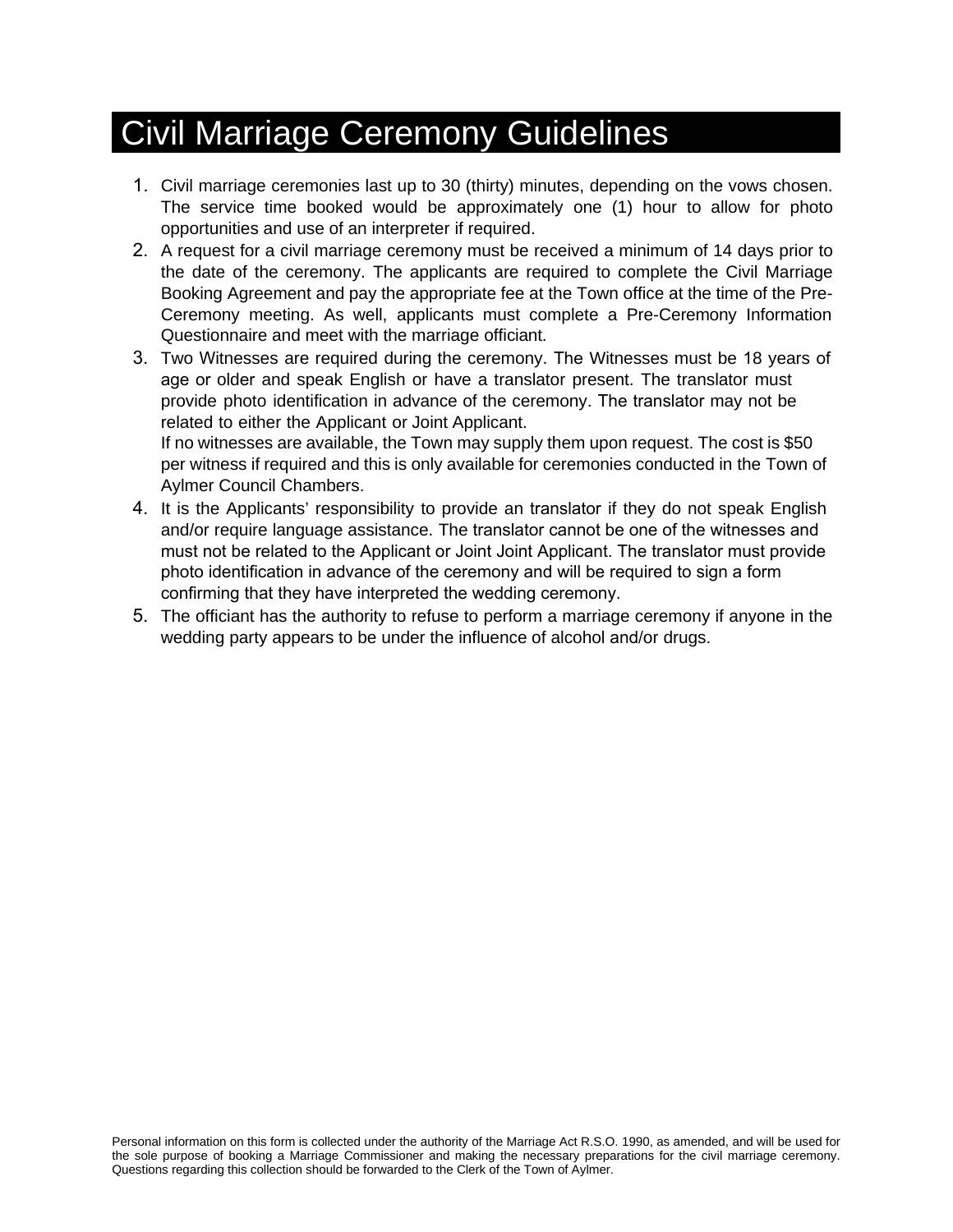### Location

- 1. Wedding Ceremonies are conducted in the Town of Aylmer Council Chambers, located at 46 Talbot Street West, Aylmer, Ontario. Ceremonies are conducted Monday to Friday between 9:30am and 3:30pm. Ceremonies will not be conducted on days that Town Council meets (usually the first and third Monday of each month) or Statutory Holidays.
- 2. Officiants may conduct ceremonies at a different location, and/or outside of regular business hours upon request. When the ceremony is held outside of business hours an alternative location must be provided.
- 3. The Council Chambers will only be made available for a maximum of one hour per ceremony.
- 4. Music will be permitted at certain times throughout the ceremony and is to be determined during the pre-ceremony meeting. When selecting the type of music, consideration should be given to its appropriateness and contribution to the dignity of the occasion. Music and an audio device must be supplied by the Applicants if you wish to have music at the ceremony.
- 5. A maximum of 19 guests (not including the wedding party) can be accommodated in the Council Chambers should this location be used for a civil marriage ceremony.
- 6. No candles, confetti, rice, or bubbles are allowed in the Council Chambers or on municipal property.
- 7. When using the Council Chambers, minimal decorations are permitted (e.g. flowers, balloons). They may be placed 15 minutes prior to the Ceremony and removed within 15 minutes of the conclusion of the Ceremony. The use of decorations that are to be affixed to walls or furniture (i.e. tape, staples, nails, etc.) are not permitted. The Town of Aylmer will provide minimal decorations including a white tablecloth for the signing of the marriage registry.
- 8. The Applicants shall be responsible for the conduct and supervision of all persons admitted to the Council Chambers and shall see that all regulations pertaining to the event are strictly followed.
- 9. The Applicants, as the renters of the Council Chambers for the civil marriage ceremony, hereby consent to defend and indemnify The Corporation of the Town of Aylmer for any loss or damages incurred by their invitees. The applicants agree that The Corporation of The Town of Aylmer will not be held responsible for personal injury or damage, nor for the theft or loss of any personal property of anyone attending on the invitation of the Applicants.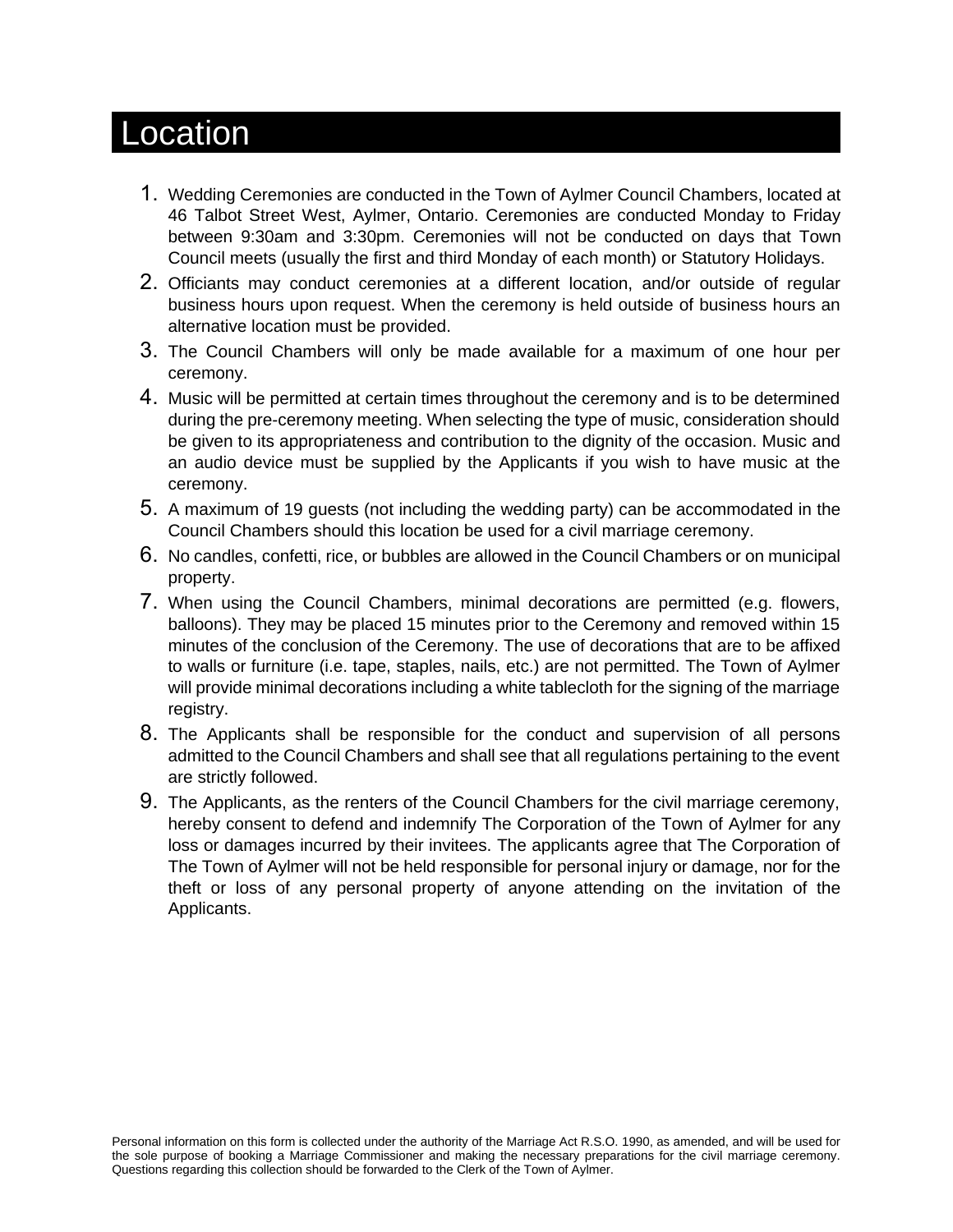### Fees

1. All fees are payable in advance at the time of booking and required for the execution of a Booking Agreement. A blank Booking Agreement form is included in this package for reference. Payments are to be made by cash, debit or certified cheque.

| <b>Council Chambers</b>                          | $$300.00 + HST$ |
|--------------------------------------------------|-----------------|
| <b>Other Location</b>                            | $$350.00 + HST$ |
| Per Witness (Only available in Council Chambers) | $$50.00$ + HST  |
| Marriage Licence                                 | \$110.00        |
| Travel (Outside Town of Aylmer Limits)           | Town of Aylmer  |
|                                                  | Mileage Rate    |

- 2. All fees are subject to change based on revisions to the Town's Fees and Charges By-Law. Please check with the officiant for the most up-to-date fees.
- 3. The marriage fee includes a pre-consultation with the officiant, use of the Council Chambers, Officiate, limited decorations and the licence sent for processing by the Registrar General.
- 4. The fee for a marriage licence is \$110.00. More information regarding the application process for obtaining a marriage licence in Ontario can be obtained by accessing the Government of Onta[rio webpage,](http://www.serviceontario.ca/) www.ServiceOntario.ca or can be obtained from Clerk's Department Staff.
- 5. Changes to date and/ or time are permitted at no additional charge, provided the location and officiants are available and the request is received a minimum of (5) five business days prior to the originally scheduled date and time. An administration fee of \$50.00 will be applied should the Ceremony be cancelled prior to the scheduled date. No refund will be issued if the Ceremony is cancelled on the day of the Ceremony, or the Applicant(s) fail to appear for the Ceremony.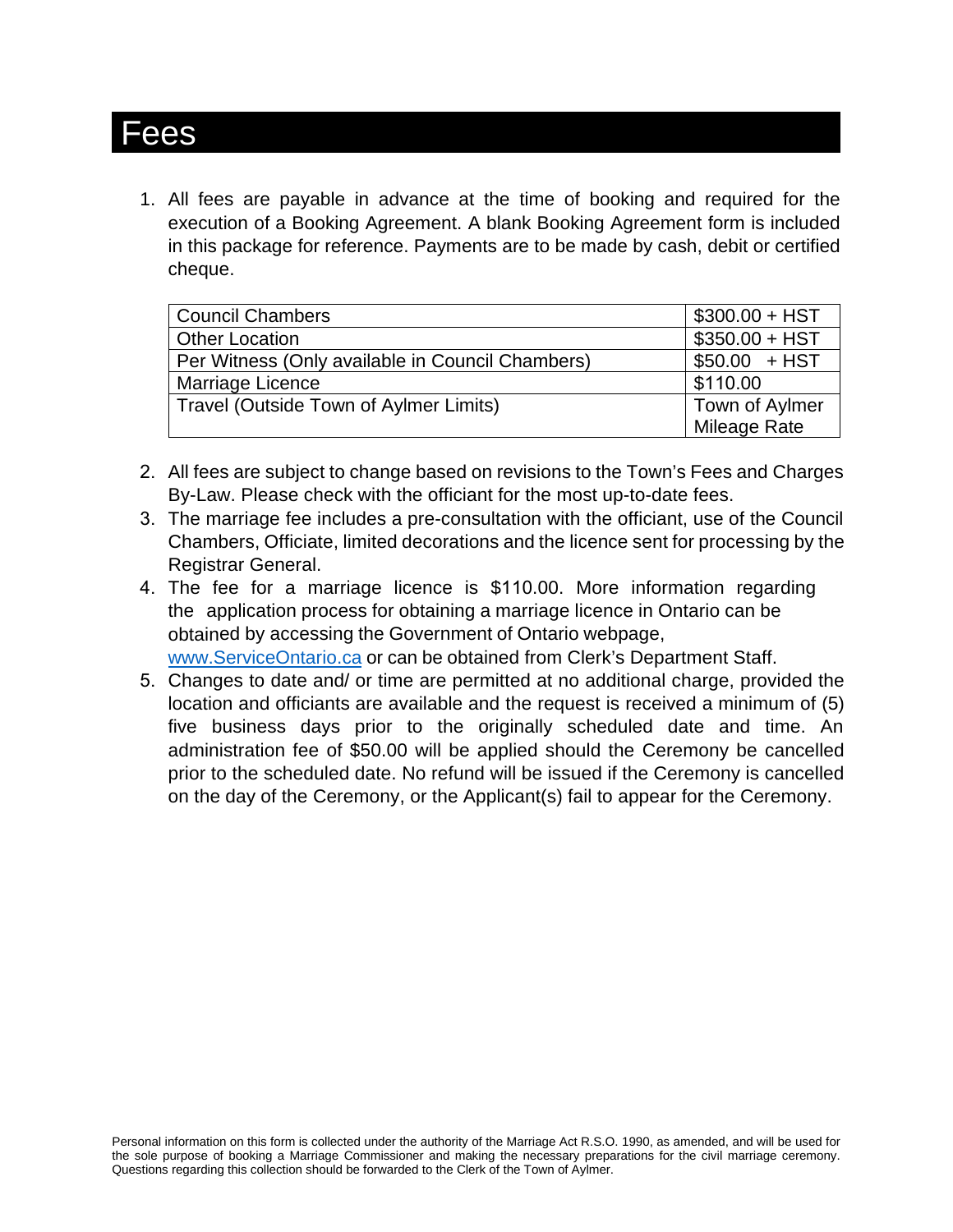### Frequently Asked Questions

#### **1. What documents are needed for a civil marriage service?**

Before meeting with the marriage officiant, you should have completed and paid for your Ontario marriage licence (valid for three (3) months following its date of issue), which you need to show the Officiant. You should have also completed the Pre-Ceremony Information Questionnaire and Booking Agreement, which are both included in this package.

#### **2. Who may officiate the wedding?**

In the Town of Aylmer, the Clerk and Chief Administrative Officer/Deputy Clerk are appointed Officiants and may perform wedding ceremonies.

#### **3. Can we get married on the weekend?**

Yes. Weddings take place at the Town office from Monday to Friday during regular business hours. Officiants may conduct ceremonies outside of regular hours upon request and availability. When a ceremony is held outside of business hours a location must be provided.

#### **4. Does the Town offer "same day service" for a ceremony?**

No. Requests must be made, and a pre-ceremony meeting must be conducted a minimum of two weeks prior to the ceremony.

#### **5. Does the Marriage Licence need to be purchased at the Town of Aylmer to be married by a Town of Aylmer Officiant?**

No. An Ontario Marriage Licence may be purchased anywhere in the Province of Ontario.

#### **6. Are witnesses required for a civil marriage ceremony?**

Yes. All couples require two witnesses present during the ceremony. Witnesses must be at least (18) years old and speak English or have a translator present. If no witnesses are available, the Town may supply them upon request. The cost is \$50 per witness if required and this is only available for ceremonies conducted in the Council Chambers.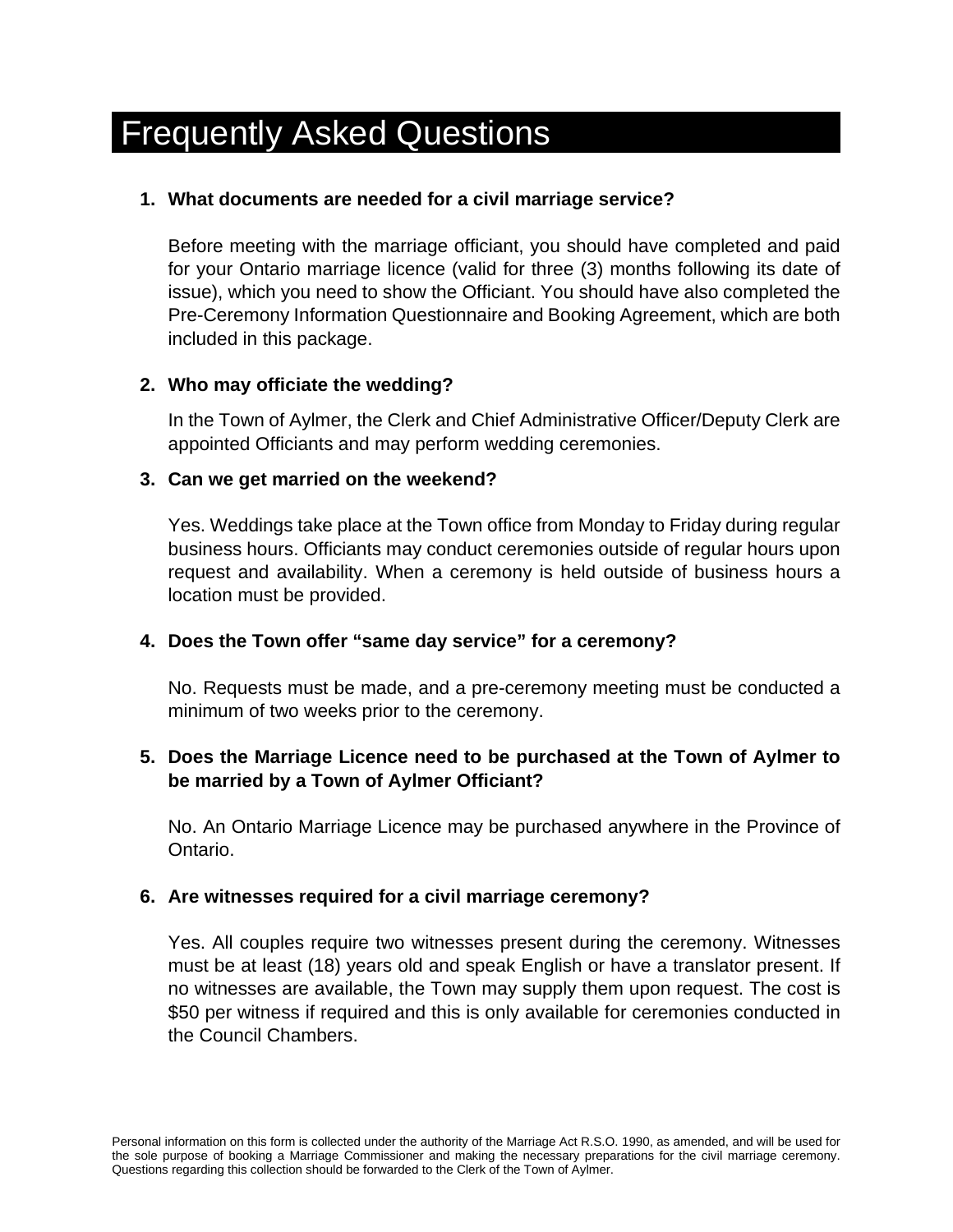#### **7. May we include readings from the Bible or have a Blessing at our Ceremony?**

The marriage officiant may not perform any type of religious ceremony in keeping with the spirit of the Ontario Marriage Act, which requires civil ceremonies to be "non-denominational." Readings or blessings may be read by someone other than the marriage officiant.

#### **8. Who will register our marriage?**

Following the ceremony, all parties must sign the Record of Solemnization (to be retained by the Applicants) and the Statement of Marriage. The marriage officiant will ensure that all documentation is forwarded to the Office of the Registrar within two (2) business days to register the marriage with the Province of Ontario.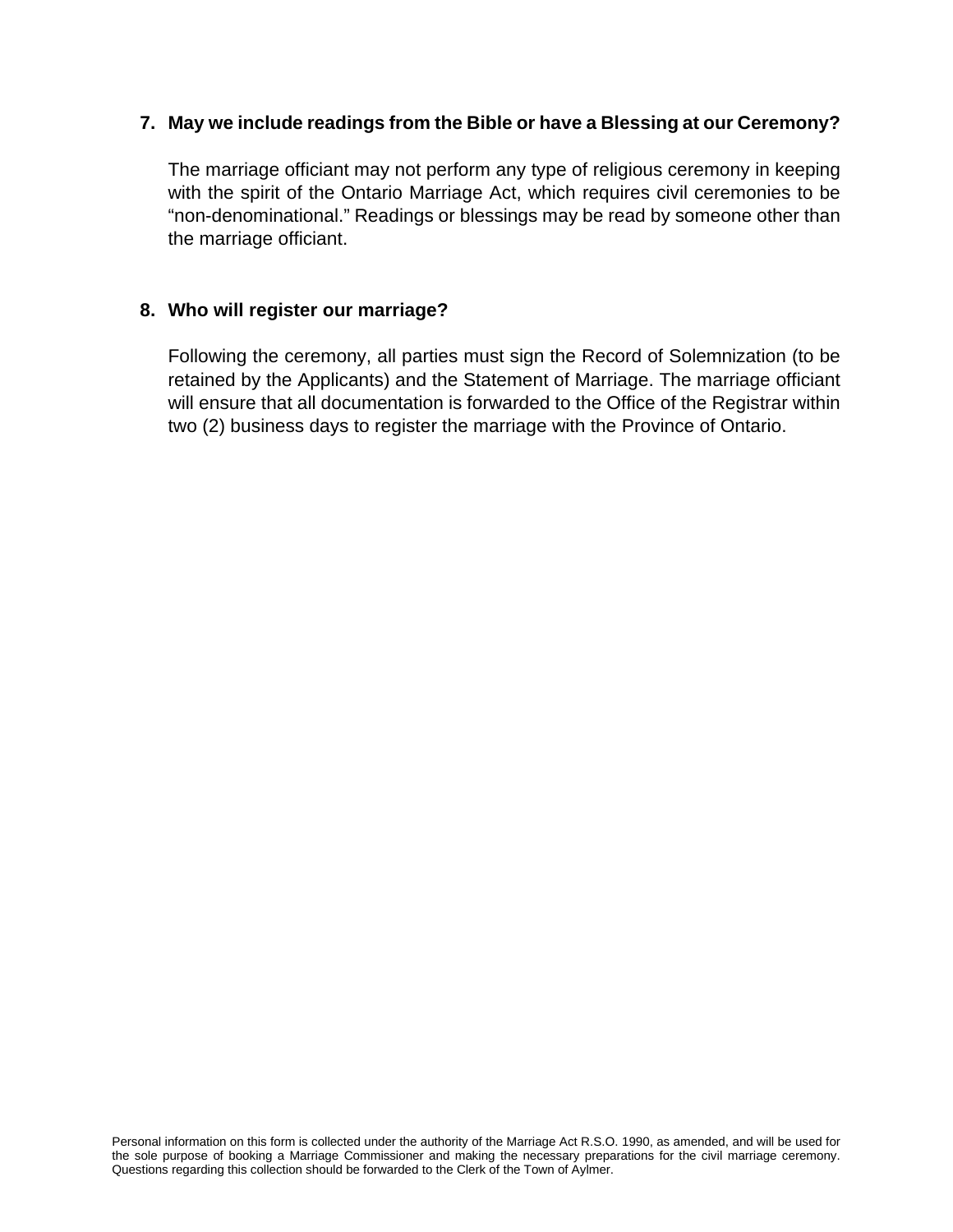### Civil Marriage Services Booking Agreement

#### **Applicant and Co-Applicant Information**

| Applicant's Name              | Co-Applicant's Name |
|-------------------------------|---------------------|
| Date of Ceremony (yyyy/mm/dd) | Time of Ceremony:   |
| Telephone Number:             | Email Address:      |
| Mailing Address:              |                     |

- 1. Date Marriage Licence Issued: \_\_\_\_\_\_\_\_\_\_\_\_\_\_\_\_\_\_\_ (valid for three months from date of issue)
- 2. Is the Town of Aylmer Council Chambers being used? Yes \_\_\_\_ or No \_\_\_\_
- 3. If not using the Council Chambers, please identify the exact address of wedding:

\_\_\_\_\_\_\_\_\_\_\_\_\_\_\_\_\_\_\_\_\_\_\_\_\_\_\_\_\_\_\_\_\_\_\_\_\_\_\_\_\_\_\_\_\_\_\_\_\_\_\_\_\_\_\_\_\_\_\_\_\_\_\_\_ \_\_\_\_\_\_\_\_\_\_\_\_\_\_\_\_\_\_\_\_\_\_\_\_\_\_\_\_\_\_\_\_\_\_\_\_\_\_\_\_\_\_\_\_\_\_\_\_\_\_\_\_\_\_\_\_\_\_\_\_\_\_\_\_

| 4. Ceremony Fee:  |  |
|-------------------|--|
| Travel Expense:   |  |
| Witnesses:        |  |
| Marriage Licence: |  |
| HST:              |  |
| Total:            |  |

The applicants acknowledge that they have read the Town of Aylmer Civil Marriage Guidelines as attached hereto and shall adhere to the requirements established with respect to the provision of civil marriage services by the Town of Aylmer. The applicants also acknowledge that the information provided on the Pre-Ceremony Information Questionnaire is true and accurate to the best of their knowledge.

| Signature of Applicant    | Date |
|---------------------------|------|
|                           |      |
| Signature of Co-Applicant | Date |

Personal information on this form is collected under the authority of the Marriage Act R.S.O. 1990, as amended, and will be used for the sole purpose of booking a Marriage Commissioner and making the necessary preparations for the civil marriage ceremony. Questions regarding this collection should be forwarded to the Clerk of the Town of Aylmer.